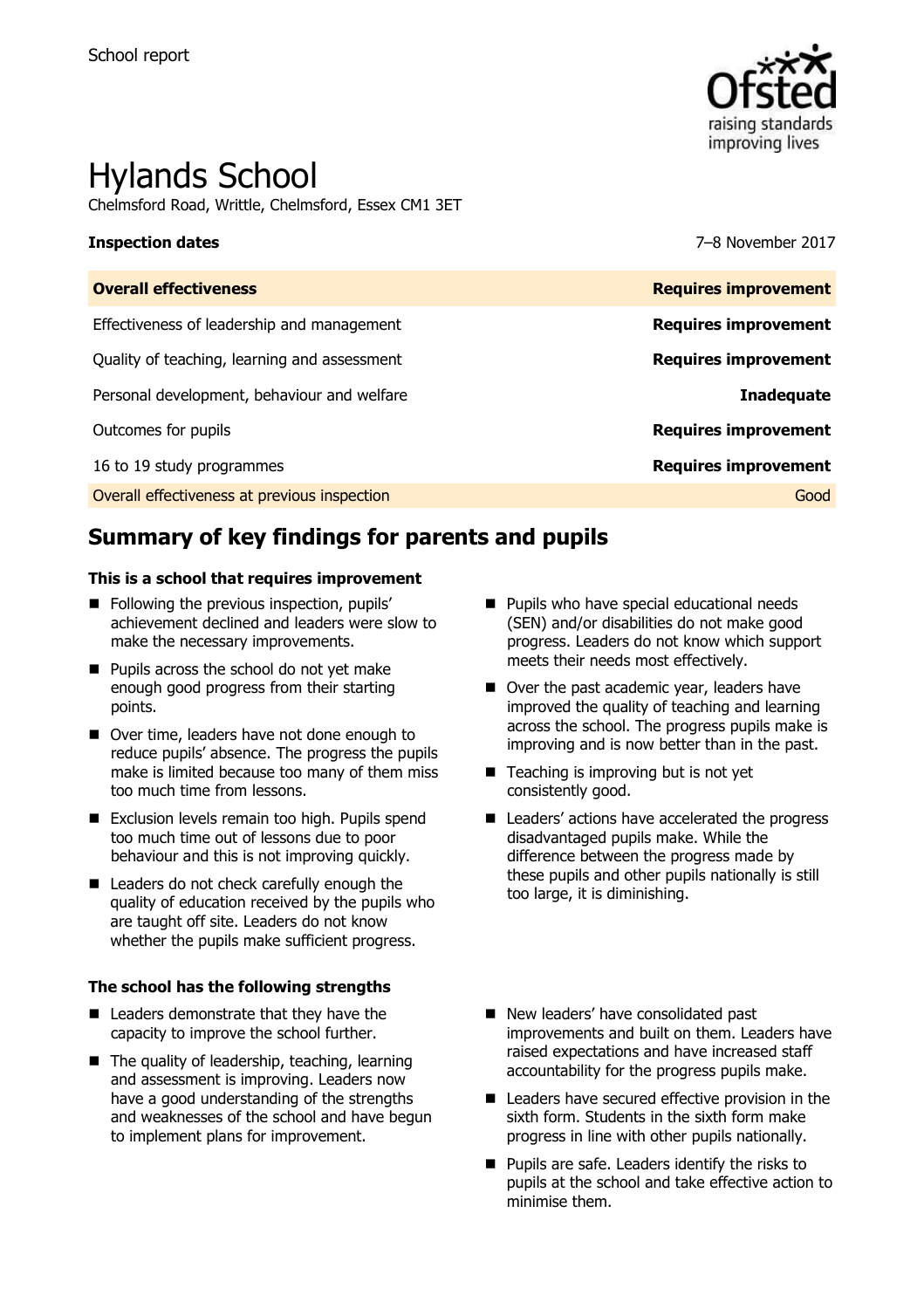

# **Full report**

### **What does the school need to do to improve further?**

- $\blacksquare$  Reduce the amount of lesson time missed by pupils by:
	- taking action to improve pupils' attendance
	- improving the support provided to pupils at risk of exclusion, to reduce the number of pupils excluded from school.
- Secure good education for pupils educated off site by:
	- routinely checking on the progress pupils make and taking action where they fall behind
	- following up on pupils' absence rigorously and providing the correct support to improve attendance.
- Improve the quality of teaching and the progress pupils make, so that progress is at least good, by:
	- identifying what pupils already know and can do, and setting work which builds on pupils' starting points
	- tailoring teaching to overcome the barriers to learning that disadvantaged pupils face
	- ensuring that the needs of pupils who have SEN and/or disabilities are well understood and catered for throughout the school.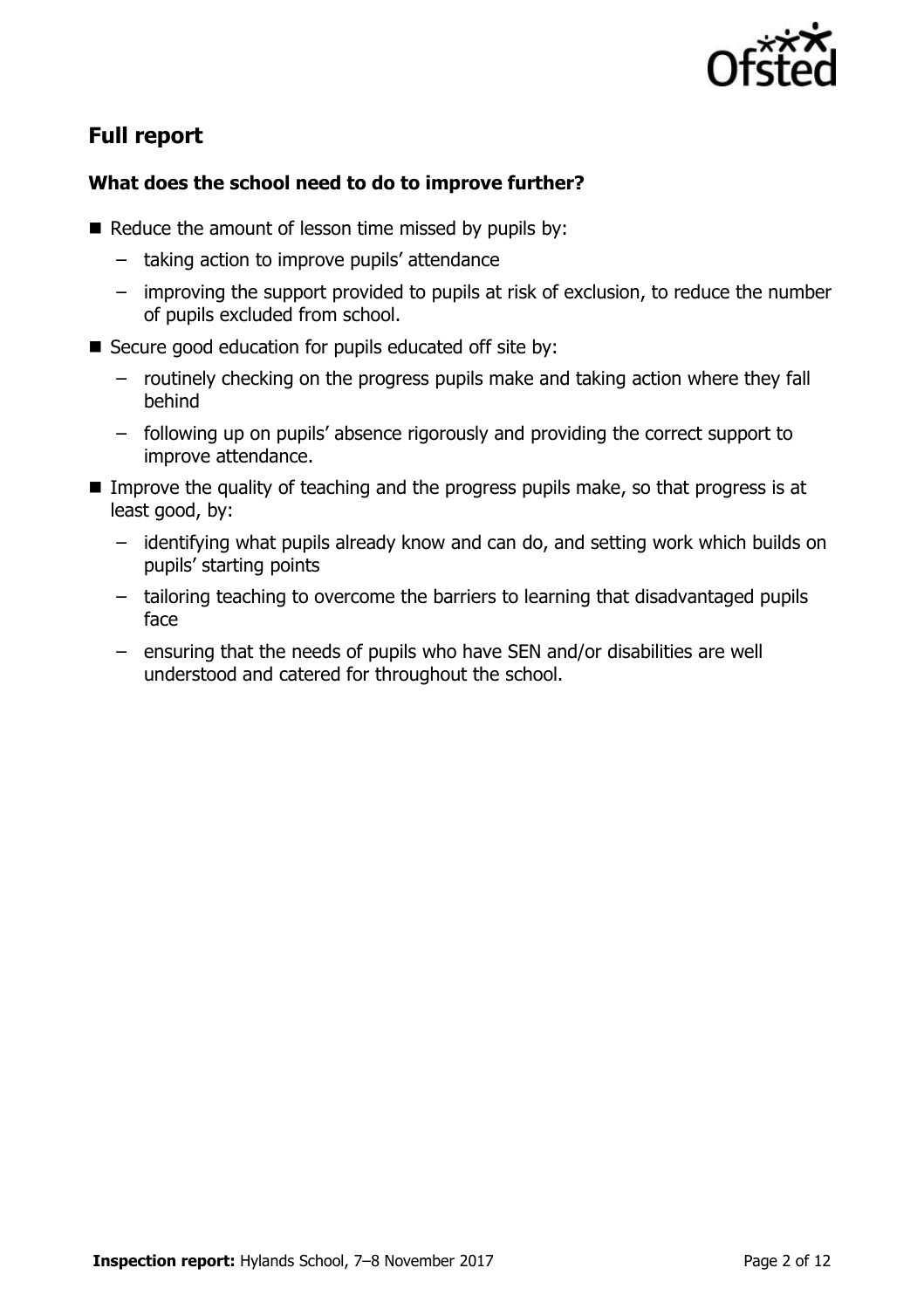

# **Inspection judgements**

### **Effectiveness of leadership and management Requires improvement**

- Leaders' work to improve attendance has been ineffective. Absence rates are consistently above the national average. The percentage of pupils, including disadvantaged pupils, persistently absent is consistently very high. Pupils miss too much time at school and so do not make good progress.
- Exclusion rates remain too high. Leaders' actions to reduce the time pupils miss from lessons due to exclusion have not had enough of an impact. Therefore, too many pupils miss out on learning because of their poor behaviour.
- A small proportion of pupils are educated elsewhere on behalf of the school. As a result of their adapted curriculum, these pupils' attitudes to education have improved. They have fewer incidents of exclusion. However, leaders' expectations for the pupils are too low. They do not track the progress these pupils make out of school closely, or put support in place in school for them to catch up on missed work. Leaders' tracking of these pupils' attendance is perfunctory. As a consequence, leaders do not have a good understanding of the effectiveness of off-site provision for this group of pupils.
- Leaders have not made good use of funding for pupils who have SEN and/or disabilities. Over time, the pupils have not made as much progress as they should. Their absence rates are too high. A disproportionate percentage of exclusions from school are for these pupils. This significant group of pupils is not receiving a good standard of education.
- Leaders' work to improve teaching over the past 12 months has focused on their identified features of effective teaching, such as how to use questioning well. As a result, much teaching is improving quickly. However, while the quality of teaching is better than it was, teachers do not consistently make the best use of the techniques they have learned. For example, teachers sometimes do not give pupils enough time to answer questions, or they ask questions that require only one-word answers.
- New leaders have implemented rigorous monitoring processes to embed and develop the work which was started prior to their arrival. Leaders at all levels regularly check the effect teaching has on the progress pupils make. Leaders provide timely feedback to help teachers to improve their practice.
- Where teachers need additional support, leaders provide it. As a consequence, the positive features, which leaders expect, that are emerging in classroom practice are becoming more established. This is improving the progress pupils make.
- Senior leaders and governors have recently sharpened the focus on the work of middle leaders. Middle leaders are now held more to account for pupils' progress. Leaders regularly check the progress pupils make and intervene to help them catch up if they fall behind. For example, extra poetry sessions were put on for those who did not fully understand this area of English. These pupils now produce work of a more analytical nature and are making more progress than they previously did.
- Leaders provide focused support for pupils outside of the usual lesson time. For example, they use one-to-one tuition and revision sessions targeted at individuals. They have improved the progress made, especially by disadvantaged pupils. In 2017,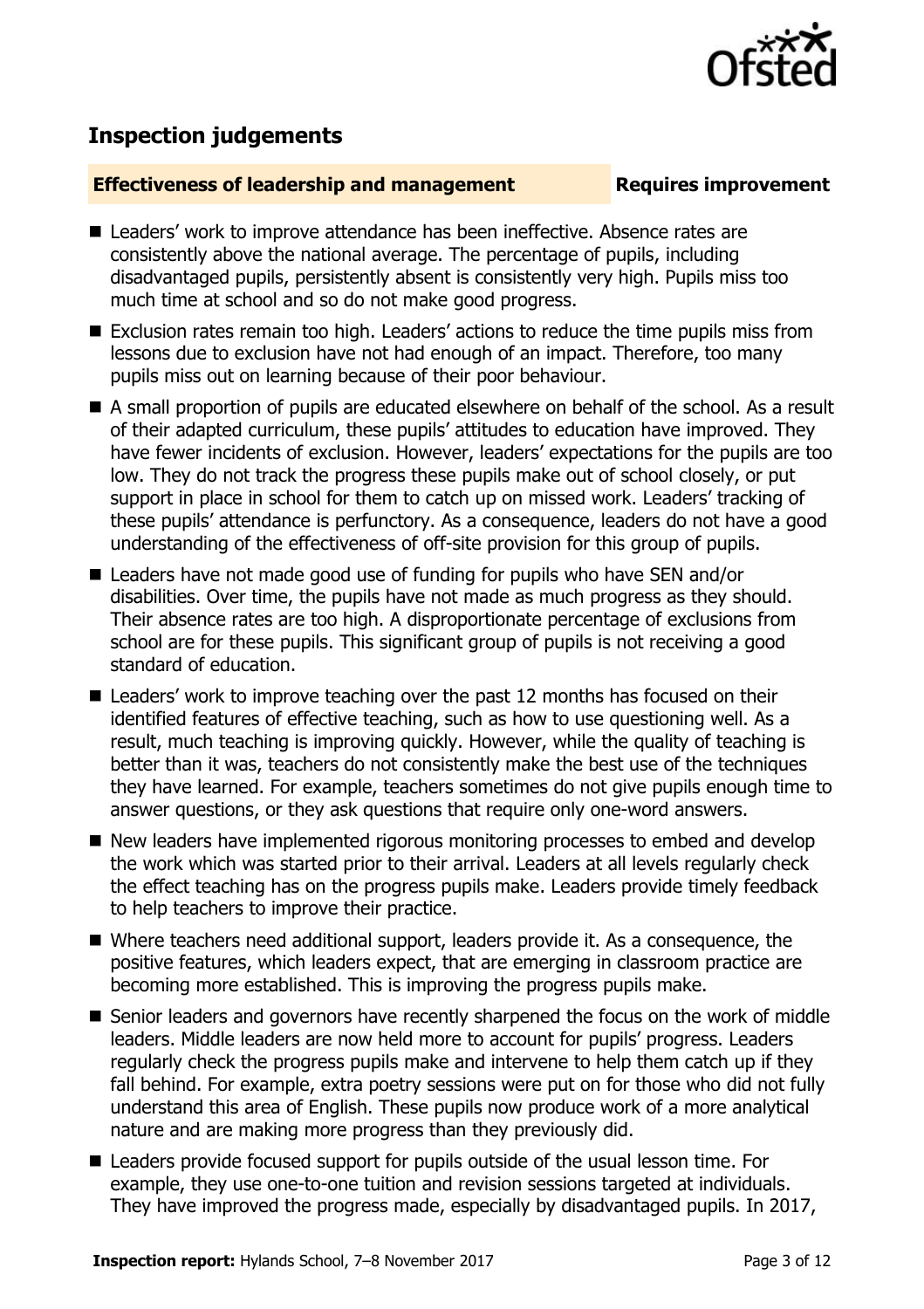

disadvantaged pupils' key stage 4 outcomes for English and the English Baccalaureate were notably higher than in 2016. However, although reducing, the gap between the progress they make and that of other pupils nationally remains too wide.

- Despite the improvements, the barriers to learning faced by disadvantaged pupils are not widely understood. Teachers are often unaware of who the disadvantaged pupils in their classes are, or what their needs are. They do not teach these pupils as effectively as they should and, consequently, disadvantaged pupils do not make good progress.
- Following weak student achievement in 2016, leaders correctly identified the need to improve the standard of vocational education in the sixth form. Leaders focused on raising teachers' expectations of what students could achieve. They ensured that the work students completed was more closely matched to examination board requirements. Leaders liaised closely with parents when students were at risk of falling behind. As a consequence, the outcomes achieved by students in BTEC National diplomas in 2017 were in line with those of other students nationally.
- Leaders' use of Year 7 literacy and numeracy catch-up funding is effective. Leaders identify the barriers faced by these pupils in making good progress. They put effective additional teaching support in place to overcome these barriers. As a result, pupils who join the school below the expectation for their age in Year 7 make good progress. They catch up with their peers in the school.

### **Governance of the school**

- Governors have not been effective over time in holding leaders to account for the quality of education pupils receive. Ofsted visited the school to inspect behaviour in May 2015. Governors have taken too long to act on Ofsted's recommendations to analyse behaviour more carefully and to reduce the time pupils miss from lessons due to exclusions. As a result, these weaknesses in the school persist.
- Governors now challenge leaders with much more precision. They ask the right questions. For example, governors have challenged leaders for information on the progress made by disadvantaged pupils. Governors meet leaders regularly to review progress on key areas for improvement, such as outcomes in English and mathematics. They have considered a report from the trust on the quality of teaching and learning. Governors now have a good understanding of the issues facing the school and are beginning to address them.
- Trustees have recently put in place additional support for the school. They provide leadership expertise to departments such as mathematics and English, for example. Most notably, the new acting headteacher and executive headteacher have been put in place by the trust. The impact of the work of these new leaders is already being felt in the school.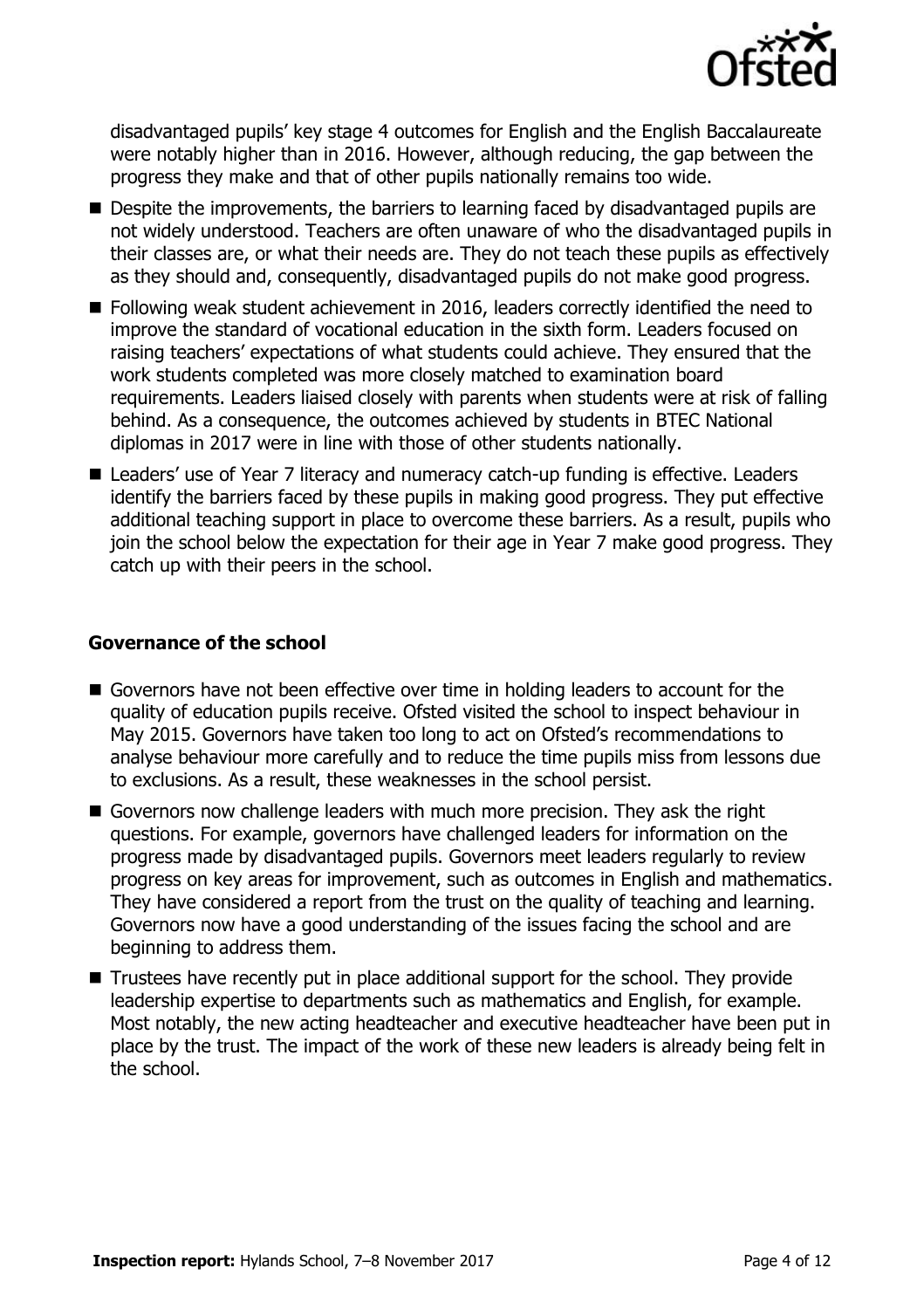

### **Safeguarding**

- The arrangements for safeguarding are effective.
- Leaders ensure that appropriate checks are in place for all adults working in the school. All staff are trained to an appropriate level to deal with safeguarding concerns, and systems for reporting and recording concerns are clear and robust. Leaders have put in place effective structures for securing the safety and welfare of pupils.
- Leaders are proactive in promoting the safety of pupils. They work with other education settings to improve communication about concerns regarding pupils' wellbeing. When leaders are not satisfied with the support pupils receive from other agencies, they are persistent in following this up to ensure that pupils do receive the help that they need.
- Leaders know the risks to pupils in the school and provide quidance to pupils to minimise those risks. Pupils are taught about how to keep safe in personal, social and health education, through workshops and in assemblies. Pupils have recently had an assembly on gang culture, for example. Because of leaders' vigilance, pupils are safe.

#### **Quality of teaching, learning and assessment France Requires improvement**

- Teachers do not pay enough attention to the individual starting points of pupils. Teaching is not sufficiently varied to take into account what pupils already know and can do. This means that some pupils spend time completing work which is too easy. Others struggle to complete work which is too hard. Therefore, while most pupils make adequate progress, some do not.
- Teachers do not have a good understanding of the barriers to learning faced by disadvantaged pupils. While the progress disadvantaged pupils make has improved, this is because leaders have targeted support towards them outside lessons. It is not because they are consistently well taught. Although the difference between the progress made by disadvantaged pupils and the progress made by other pupils nationally has diminished, it remains too wide.
- Since the school's last section 5 inspection in 2013, standards have dropped. New leaders have once again raised the expectations of what teachers should do. Leaders now closely monitor the work of teachers. They give timely feedback on the effectiveness of what they see. Leaders are aware of where teaching is less effective and are providing support to ensure that this improves. They hold teachers to account for the progress pupils make. As a consequence, teaching has improved quickly.
- Teachers increasingly demonstrate features of effective teaching. Effective questioning is a feature of many lessons. Teachers also provide additional challenges for those pupils who have successfully completed tasks. However, teaching is not yet consistently good. For example, while much science and English teaching is effective, teaching across mathematics, modern foreign languages and humanities subjects is too variable. Pupils' experience of lessons, and the progress that they make, depends too much on which teachers they have.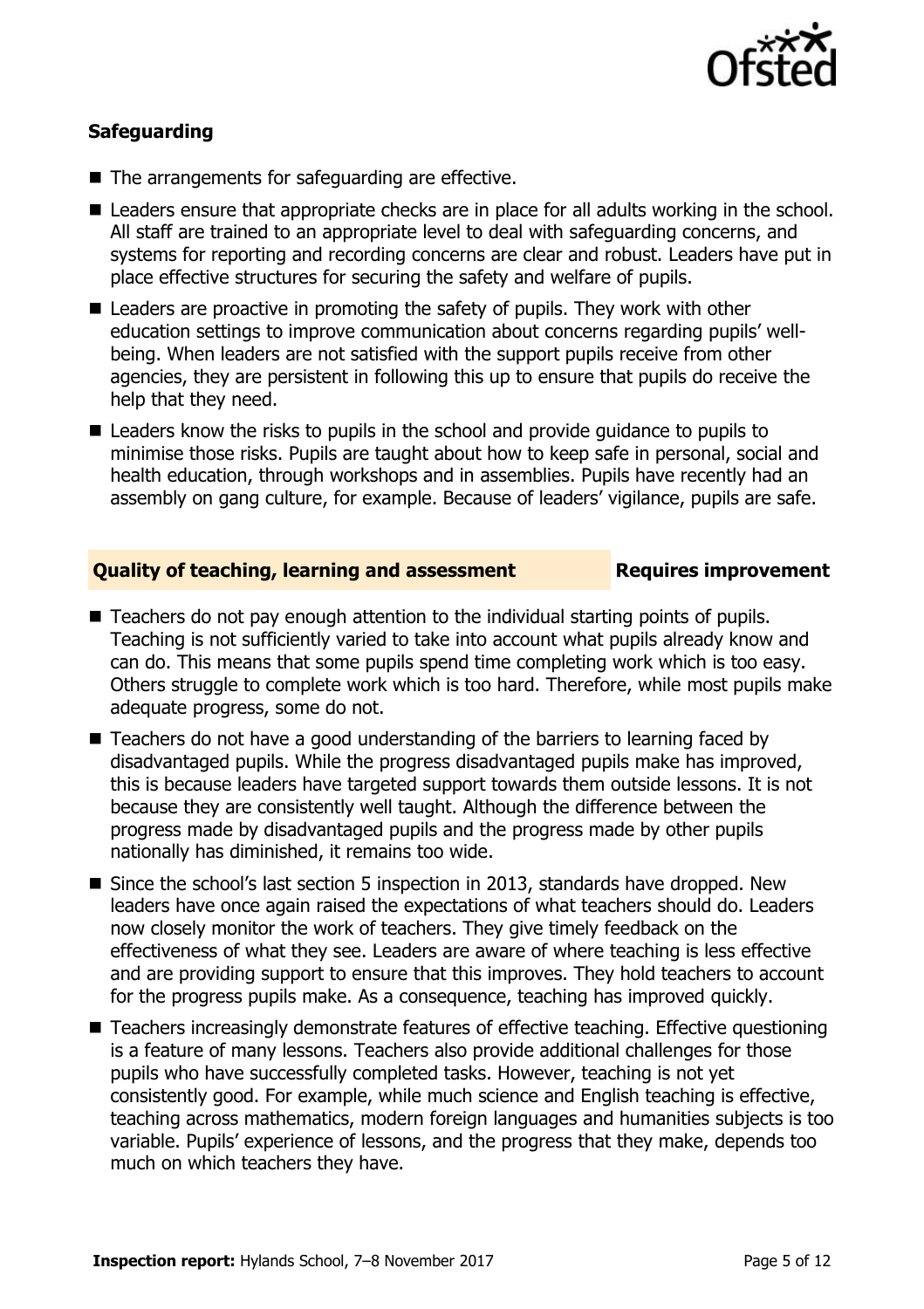

### **Personal development, behaviour and welfare Inadequate**

#### **Personal development and welfare**

- The school's work to promote pupils' personal development and welfare requires improvement.
- Leaders have not established a consistent approach to dealing with bullying. Bullying does occur and it is not always effectively dealt with. Pupils reported that bullying is sometimes dealt with quickly and well. They said that at other times bullying is allowed to persist.
- **Pupils are confident to report concerns about their well-being, and their concerns are** recorded, but leaders do not keep accurate records of all instances of bullying. For example, instances of homophobic behaviour are not recorded as bullying. Cyber bullying is recorded separately from other bullying. Leaders' records of bullying therefore do not give an accurate picture of the amount of bullying which happens.
- **Pupils understand how to keep themselves safe. Pupils are effectively taught about the** risks to their welfare. Pupils spoke to inspectors about the importance of walking home in groups. They have been given guidance on e-safety and the use of fireworks, as well as about the dangers of gangs and drugs.
- Most pupils spoken to by inspectors said they feel safe in school. The majority of parents who responded to Ofsted's online survey, Parent View, agreed that their children feel safe at school.
- Leaders have developed the curriculum to ensure that teachers and pupils work together well outside the normal classroom setting. Timetabled sessions include car design, yoga, first aid and cricket. All teachers and pupils take part in some of these sessions and they develop a better understanding of each other's interests and personalities. As a result, relationships around the school are mostly good.
- There is a culture of tolerance and respect at the school. Pupils reported that it is OK to be different.

#### **Behaviour**

- The behaviour of pupils is inadequate.
- Leaders have not done enough to ensure that pupils value their education. Consequently, too many pupils have negative attitudes towards their education and miss school. Absence rates are too high and this reduces the progress pupils make.
- Disadvantaged pupils have particularly high levels of absence and persistent absence. Leaders have not done enough to ensure that they meet the needs of this significant group of pupils. As a result, the barriers these pupils face to learning are increased. Their regular absence makes it even harder for them to make good progress.
- Too many pupils who have SEN and/or disabilities regularly miss school. Their learning needs cannot be met because they are not in lessons.
- **Despite the efforts of leaders to improve behaviour, the number of pupils excluded** from school remains well above the national average. This has been the case since at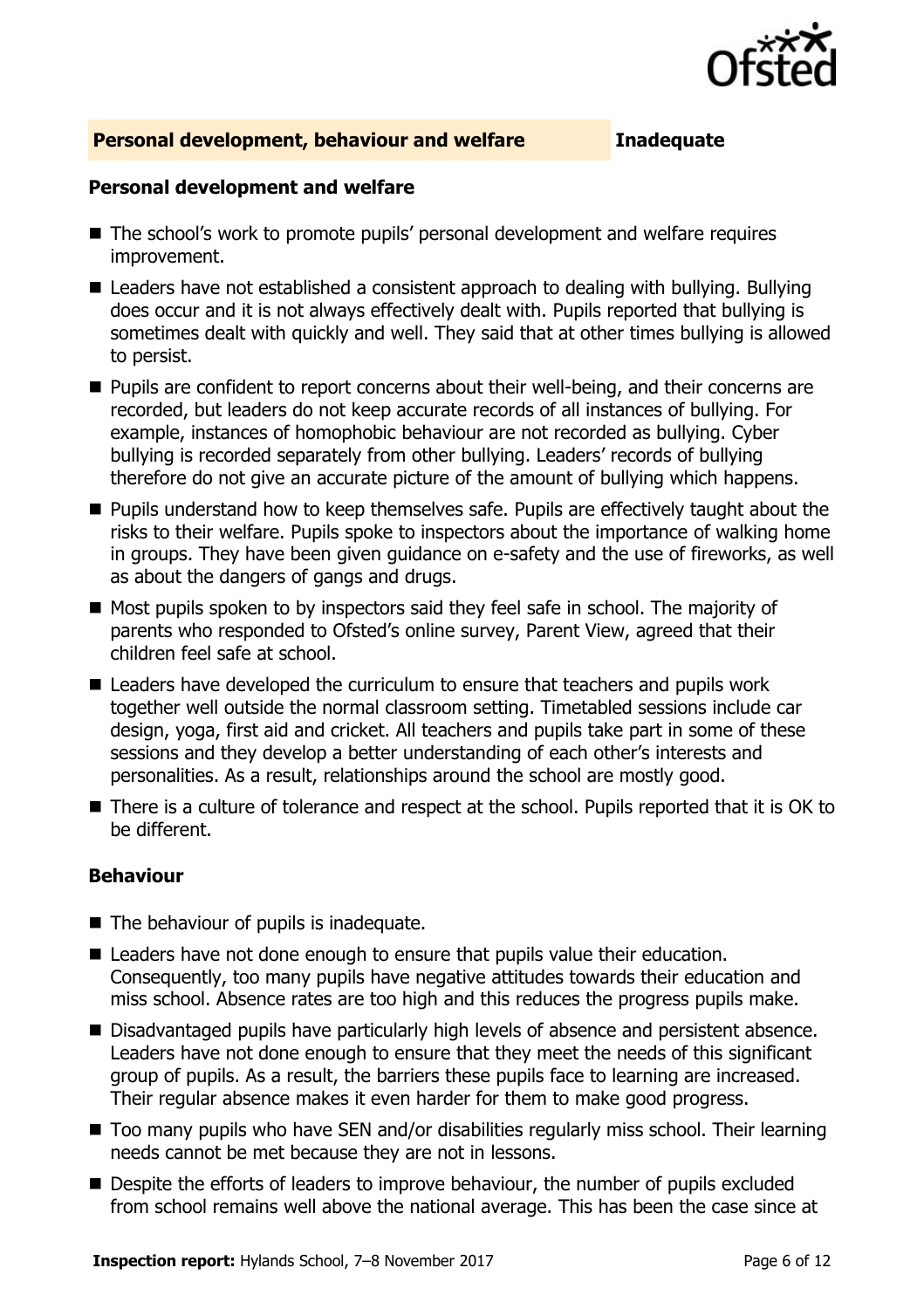

least 2014. Pupils who present challenging behaviour are not effectively supported to behave well. As a consequence, these pupils miss too much time in lessons and do not make as much progress as they could.

- Leaders do not monitor the attendance of pupils educated by other institutions on behalf of the school closely enough. These pupils miss too much time in education. Leaders are not rigorous in following this up and do not know what these pupils are doing when they are absent.
- $\blacksquare$  Many pupils are late to lessons. This hinders the progress they make, and interrupts the learning of others.
- Low-level disruption is not common in lessons. Where lessons are interrupted, this is because the teaching does not meet the needs of pupils in the class. Pupils then become disengaged and prevent others from learning.
- Behaviour around the school site is generally calm. Pupils move around the site in an orderly fashion.

### **Outcomes for pupils Requires improvement**

- Pupils' attainment and progress at the end of key stage 4 in 2016 and 2017 were low because leaders had not taken effective action to remedy weaknesses. Actions taken over the past academic year, and the greater urgency for improvement since September 2017, have helped most pupils across the school to make better progress because teaching has improved. However, older pupils did not have time to make up for the gaps in their learning by the end of key stage 4.
- $\blacksquare$  In 2016, disadvantaged pupils made significantly less progress than other pupils nationally in a range of subjects. In 2017, the pupils made better progress than in 2016 in English and in the English Baccalaureate subjects: approximately half a grade better than in 2016. The difference between the progress made by disadvantaged pupils at the school and that of other pupils nationally is diminishing, but it remains.
- Leaders do not measure the progress made by pupils being educated elsewhere on behalf of the school closely enough. They do not know whether these pupils are making as much progress as they should be. Therefore, leaders are not able to amend the support these pupils receive to ensure that they make good progress.
- Leaders do not monitor the impact of the support they put in place for pupils who have SEN and/or disabilities closely enough. Leaders are therefore not aware of what works and what does not work. Leaders have also not been effective in reducing the amount of lesson time missed by pupils who have SEN and/or disabilities. As a result, these pupils make less progress than they should.
- $\blacksquare$  Most pupils in the school now are making better progress than in the past. In a range of subjects, pupils are now taught effectively. Pupils, therefore, make more rapid progress than in recent years. This is most evident in English and in science because this is where stronger teaching is most consistent.
- In addition to benefiting from better-quality teaching overall, pupils are also making better progress because of the targeted support leaders give them. Closer tracking of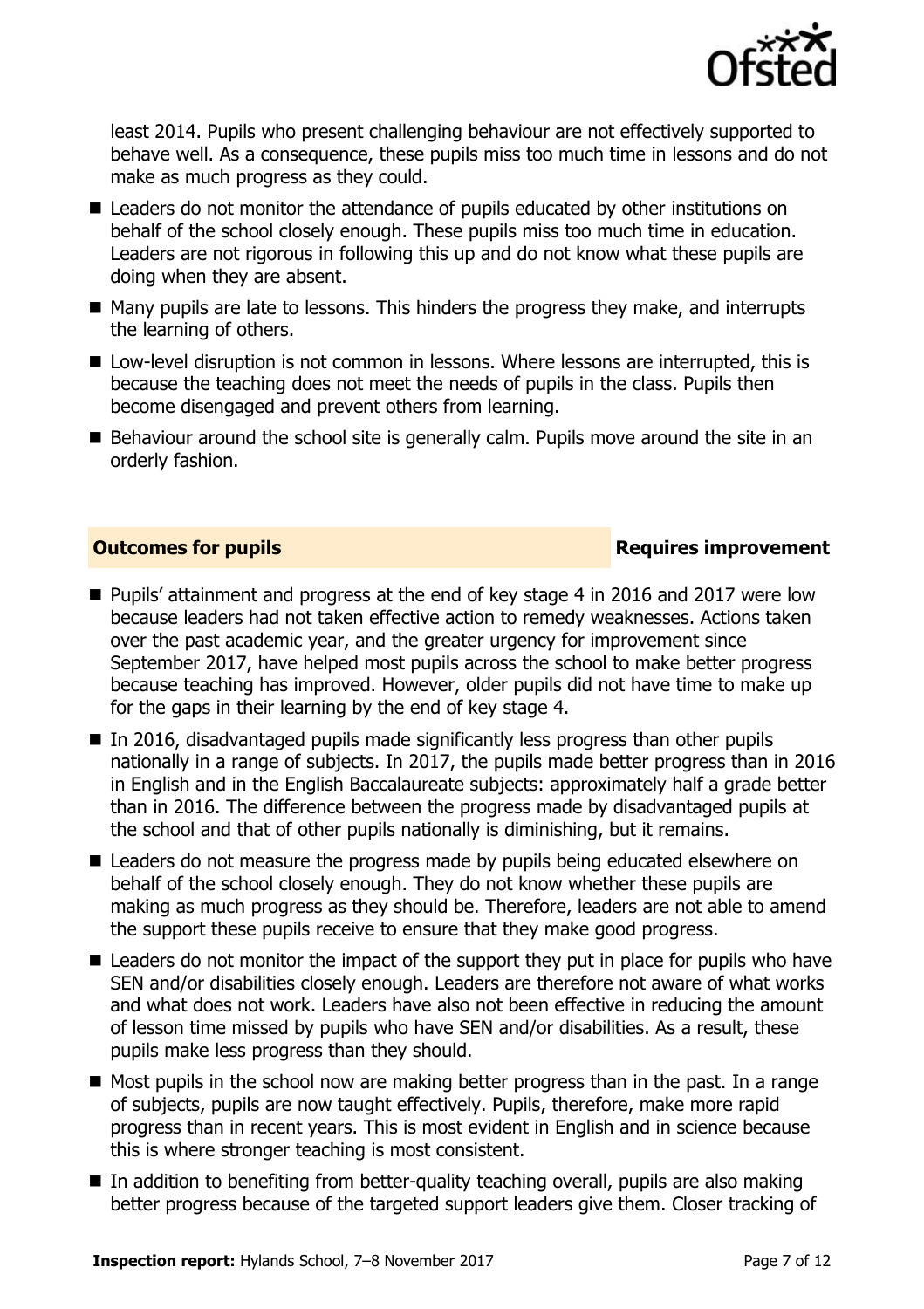

pupils allows leaders to identify which pupils have fallen behind and to put in place additional help for them. For example, since the start of September 2017, daily monitoring of the work of some pupils in English has led to a 9% increase in the number of pupils on track to reach their targets.

 Pupils who joined Year 7 in 2016 with low starting points were well supported during the past academic year and made rapid progress to catch up. All pupils who benefited from additional help in literacy and almost all of the pupils who received extra help in numeracy made accelerated progress by the start of Year 8. Around a third of pupils in both literacy and numeracy made even better progress and were working above the level which would be expected for their age by the time they began Year 8.

#### **16 to 19 study programmes Requires improvement**

- Leaders focus more on students' attainment than on the progress students make from their starting points. As a result, the actions of leaders are not as closely targeted as they could be. Students across the sixth form make progress broadly in line with that of other students nationally, but they do not make as much progress as they could.
- As in other year groups, the quality of teaching in the sixth form varies too much. In some lessons, students are well supported to make good progress. In others, teachers do not meet their needs well enough. As a consequence, students make broadly average progress. There are very few subjects in which students make accelerated progress.
- Leaders in the sixth form have taken effective action to improve the outcomes of pupils studying vocational courses. Whereas in 2015 and in 2016 pupils on these courses achieved less well than their peers nationally, in 2017 the progress was in line with other pupils nationally.
- Sixth-form students enhance their leadership skills and confidence by working with younger pupils in the school and in primary schools. All sixth-form students either support or run clubs or activities, such as netball, dodgeball and 'The Big Draw'.
- Students told inspectors of the sense of community in the school. They are proud of the part they have played in this, for example in working with leaders to develop a sixth form centre. Leaders are effective in supporting students' personal development.
- Students in the sixth form receive effective advice and quidance with regard to their plans for the future. For example, they are supported in applying for university by a dedicated member of staff. They have 'mock' employment interviews from local businesses. In Year 12, all students undertake workplace-based learning. As a result, students are well prepared for their next steps in education or employment. The percentage of pupils who go into education, employment or training after leaving the sixth form is high.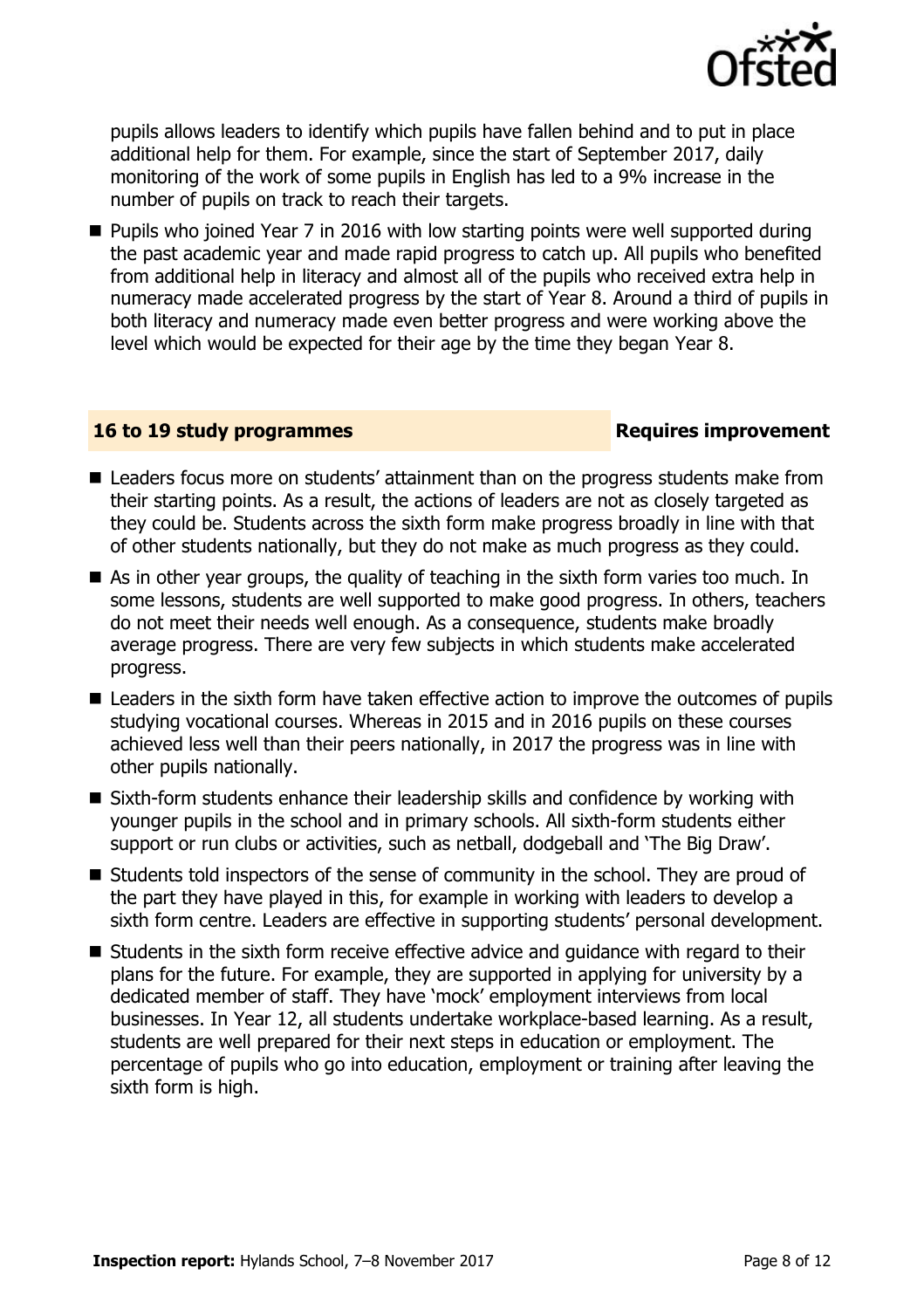

# **School details**

| Unique reference number | 137072       |
|-------------------------|--------------|
| Local authority         | <b>Essex</b> |
| Inspection number       | 10023446     |

This inspection was carried out under section 8 of the Education Act 2005. The inspection was also deemed a section 5 inspection under the same Act.

| Secondary<br>comprehensive     |
|--------------------------------|
| Academy converter              |
| 11 to 18                       |
| Mixed                          |
| Mixed                          |
| 780                            |
| 92                             |
| Board of trustees              |
| Sarah Jacobs                   |
| <b>Andrew Parry</b>            |
| Christian Cavanagh             |
| 01245 266766                   |
| www.hylands-tkat.org/          |
| hylandsoffice@hylands-tkat.org |
| 12-13 March 2013               |
|                                |

#### **Information about this school**

- The school does not meet requirements on the publication of information about school contact details and examination and assessment results on its website.
- The school does not comply with Department for Education guidance on what academies should publish about contact details and examination and assessment results.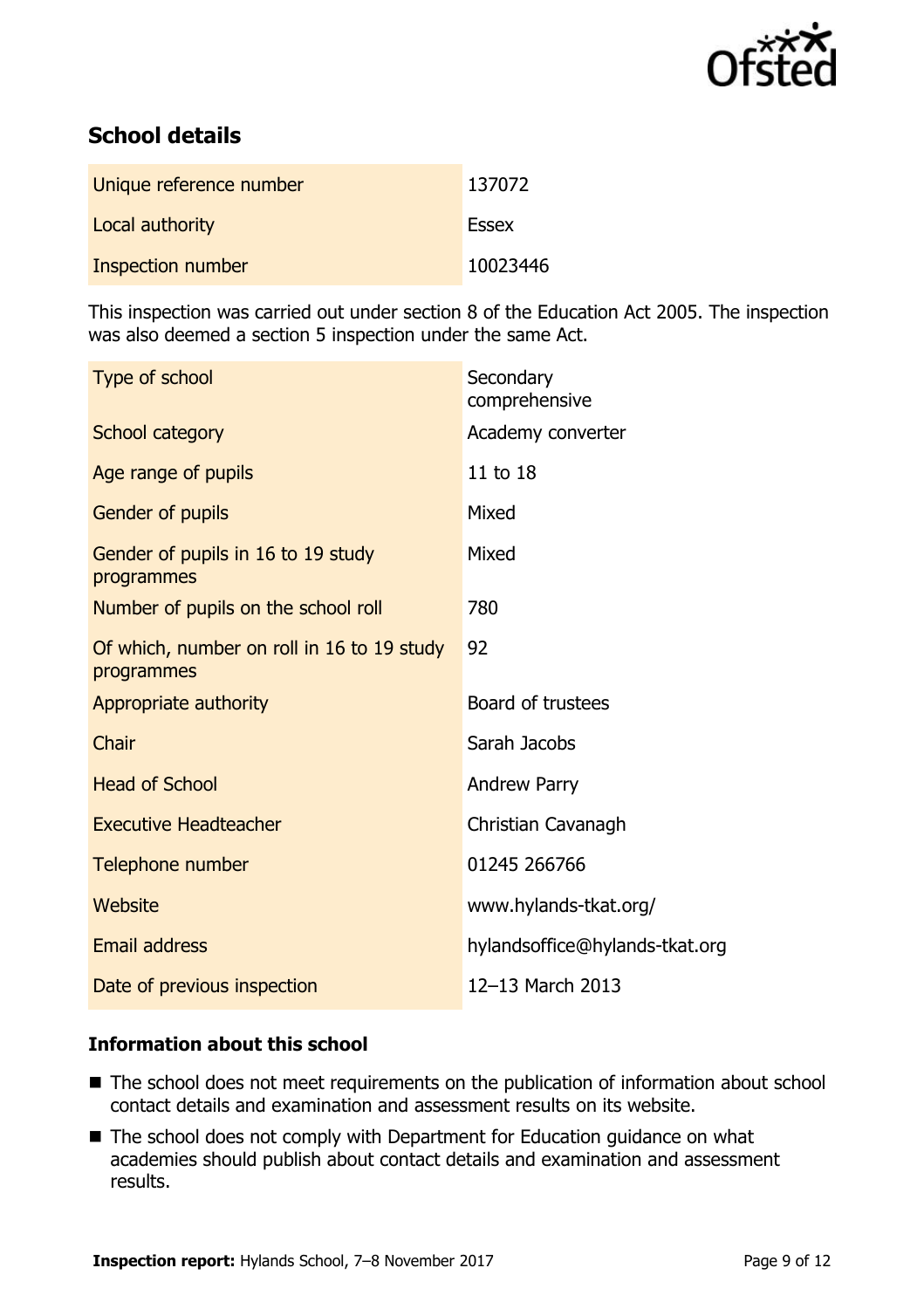

- Hylands School is part of the Kemnal Academies Trust. The trust delegates responsibility for monitoring the impact of leaders' work to a local governing body.
- The Kemnal Academies Trust provides leadership support to the school, including putting in place an executive headteacher and an acting headteacher. The trust also provides support for leaders in assessing and tracking pupils' progress through another of its schools, the Debden Park High School.
- The school makes use of four alternative education providers. These are:
	- Heybridge Co-Operative Academy Trust
	- The Construction Training Partnership
	- Essex County Council Youth Service
	- Transforming Lives for Good, Chelmsford Education Centre.
- Hylands School is a smaller-than-average secondary school, serving the area of Chelmsford.
- The proportion of pupils known to be eligible for free school meals is above average.
- The proportion of pupils from minority ethnic groups is broadly average.
- The proportion of pupils whose first language is not believed to be English is broadly average.
- The proportion of pupils with an education, health and care plan, or a statement of SEN, is above average.
- The percentage of pupils who join or leave the school other than at the start of Year 7 or Year 12 is above average.
- The school meets the government's floor standards, which set the minimum requirements for pupils' attainment and progress.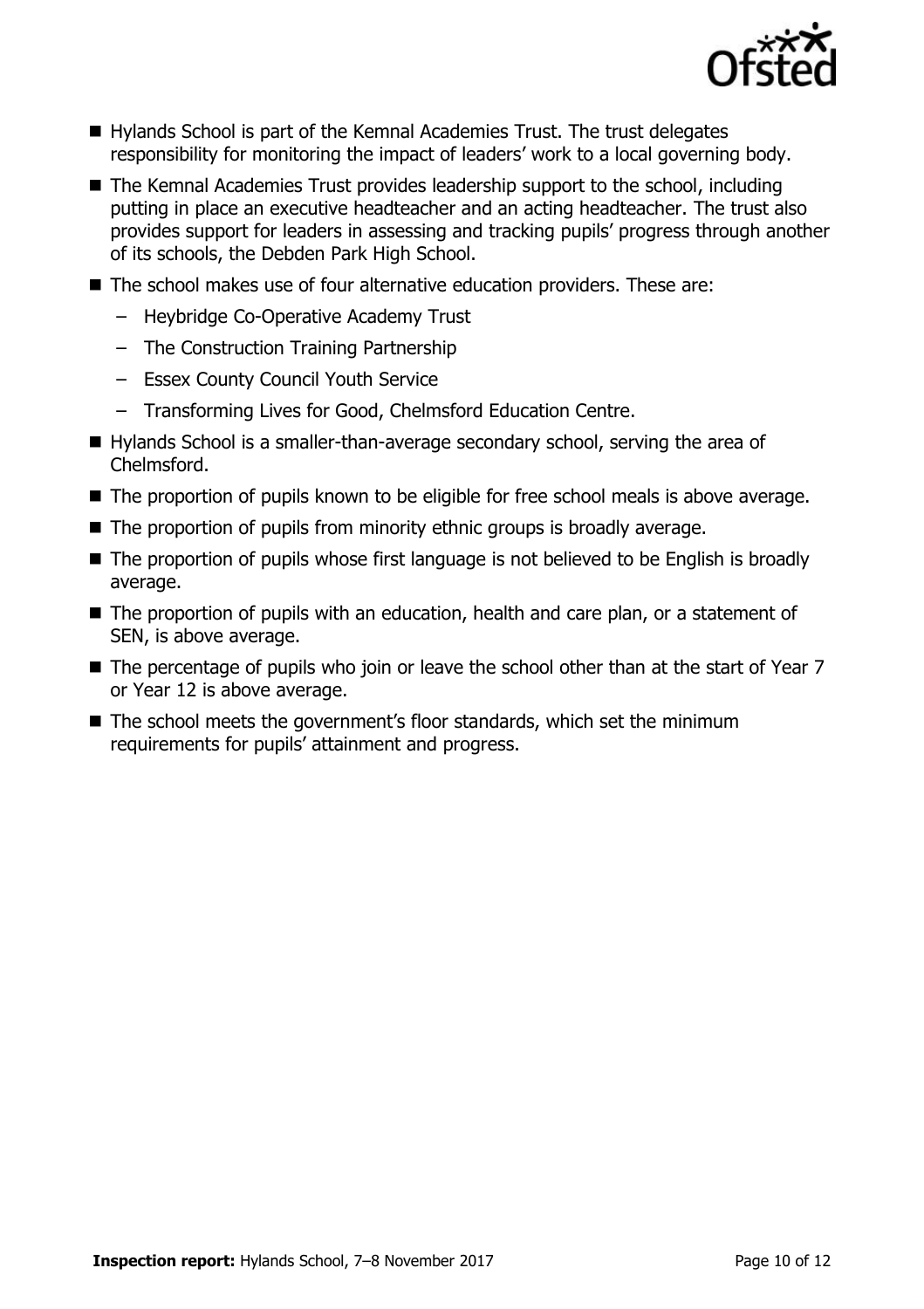

# **Information about this inspection**

- Inspectors observed parts of 35 lessons, sometimes accompanied by the school's senior leaders, to observe pupils' learning and progress.
- $\blacksquare$  Meetings were held with senior leaders, middle leaders and three members of the governing body, a representative from the local authority and a representative from the trust, who is also the new executive headteacher.
- Inspectors scrutinised a range of documents, including the school's self-evaluation summary and improvement plans, minutes of governing body meetings and spending plans. They also looked at the school's behaviour and attendance records and its pupil progress tracking information.
- Inspectors reviewed the school's single central record of recruitment checks for staff.
- Inspectors considered 140 responses to Ofsted's online survey, Parent View. No responses were received to Ofsted's staff and pupil surveys.
- Inspectors spoke to pupils in groups and individually across different age groups.

### **Inspection team**

| Andy Hemmings, lead inspector | Her Majesty's Inspector |
|-------------------------------|-------------------------|
| <b>Gwyneth Gibson</b>         | Her Majesty's Inspector |
| Paul O'Shea                   | Ofsted Inspector        |
| John Wilson                   | Ofsted Inspector        |
| Lynn Ayling                   | Ofsted Inspector        |